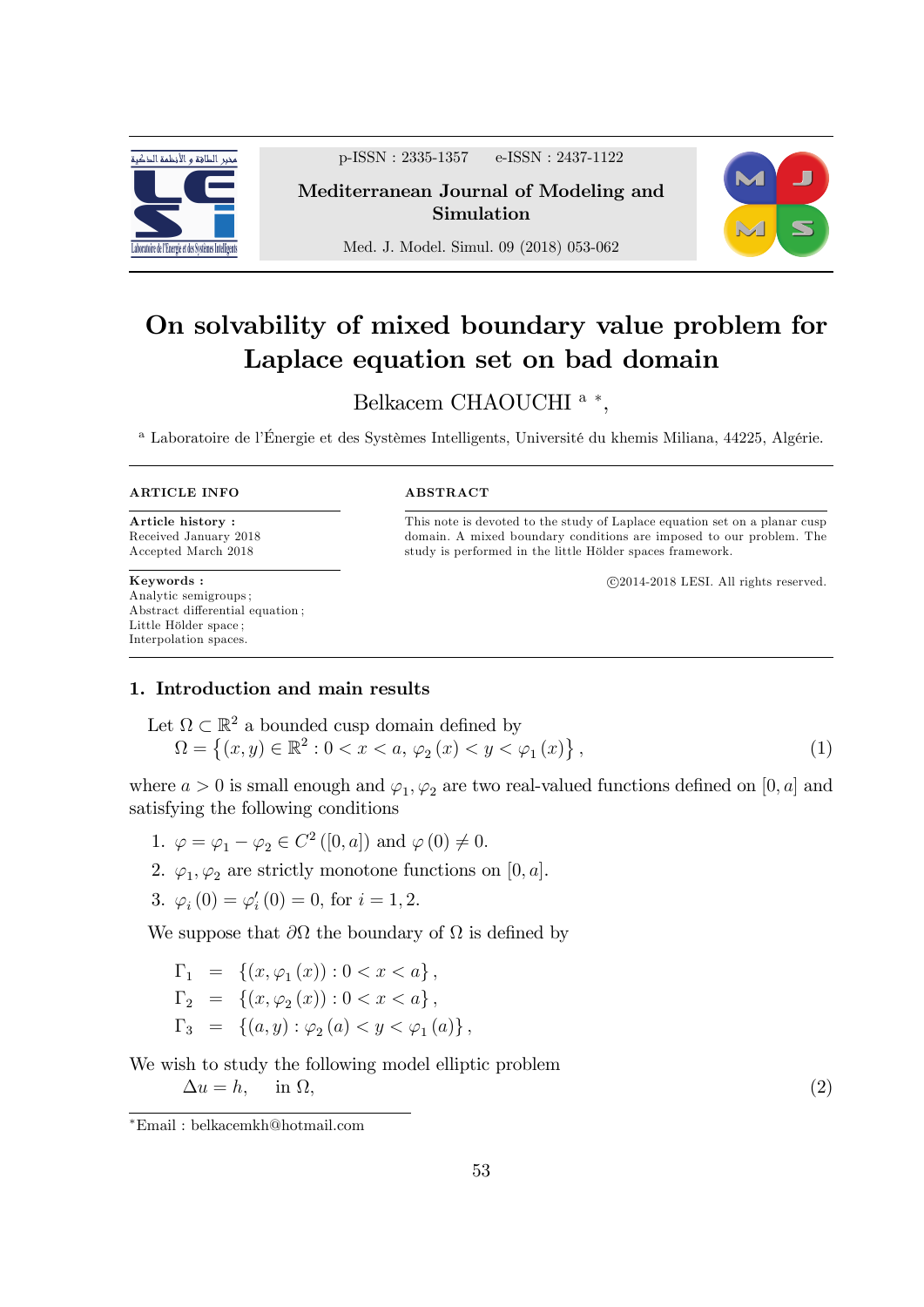subject to the following conditions

$$
\partial_n u = 0, \quad \text{on } \Gamma_2,\tag{3}
$$

and

$$
u = 0, \quad \text{on } \Gamma_1, \quad u = 0, \quad \text{on } \Gamma_3,\tag{4}
$$

where  $\Delta u = \partial_x^2 u + \partial_y^2 u$  and  $\partial_n u$  is the outward normal derivative.

We are concerned with the solvability of Problem  $(2)\sim(4)$  when the right-hand side h is taken in the little Hölder space  $h^{2\nu}(\Omega)$ , with  $0 < 2\nu < 1$  consisting of functions f such that  $f \in C^{2\nu}(\Omega)$  and

$$
\lim_{\varepsilon \to 0^+} \sup_{0 < \| (x,y) - (x',y') \|_2 \leq \varepsilon} \frac{|f(x,y) - f(x',y')|}{\|(x,y) - (x',y')\|_2^{2\nu}} = 0.
$$

We assume also that

$$
h(0,0) = (a, \varphi_1(a)) = (a, \varphi_2(a)) = 0.
$$
\n(5)

To the best of our knowledge, Comparatively with the  $L^p$ -theory, there is a few results available in the published literature concerning the Hölder continuous regularity for elliptic problems with mixed boundary conditions set on cusp domains. Most of these studies focused on some particular domains containing a conical singularities, see [ 1], [ 8], [ 11]. This communication can be viewed as a continuation of  $[2], [4], [5], [6]$  in where the solvability of Dirichlet problem for Laplace equation in little Hölder space was discussed. The paper is organized as follows. In the next section, we show that our problem can be transformed by natural changes of variables into an abstract second order differential of elliptic type. Section 3 is devoted to the study of the abstract version of the transformed problem. In the last section, we go back to our first problem in the cusp domain and we will prove our main result expressed by the following theorem

# **Theorem 1** Let  $h \in h^{2\nu}(\Omega)$ , with  $0 < 2\nu < 1$ . Assume that  $h(0,0) = (a, \varphi_1(a)) = (a, \varphi_2(a)) = 0.$

Then, the problem  $\partial_x^2 u + \partial_y^2 u = h, \quad in \ \Omega,$  $\partial_n u = 0$ , on  $\Gamma_2$ ,  $u = 0$ , on  $\Gamma_1$ ,  $u = 0$ , on  $\Gamma_3$ , has a unique strict solution  $u \in C^2(\overline{\Omega})$  such that  $(\varphi(x))^{2\nu} \partial_x^2 u$  and  $(\varphi(x))^{2\nu} \partial_y^2 u \in h^{2\nu}(\overline{\Omega}).$ 

### 2. Change of variables

Consider the following change of variables

$$
T : \Omega \to \Pi,
$$
  
\n
$$
(x, y) \mapsto (\xi, \eta) = \left(-\int_a^x \frac{d\sigma}{\varphi(\sigma)}, \frac{y - \varphi_2(x)}{\varphi(x)}\right),
$$

where  $\Pi$  is the semi infinite domain

 $\Pi = [0, +\infty] \times [0, 1].$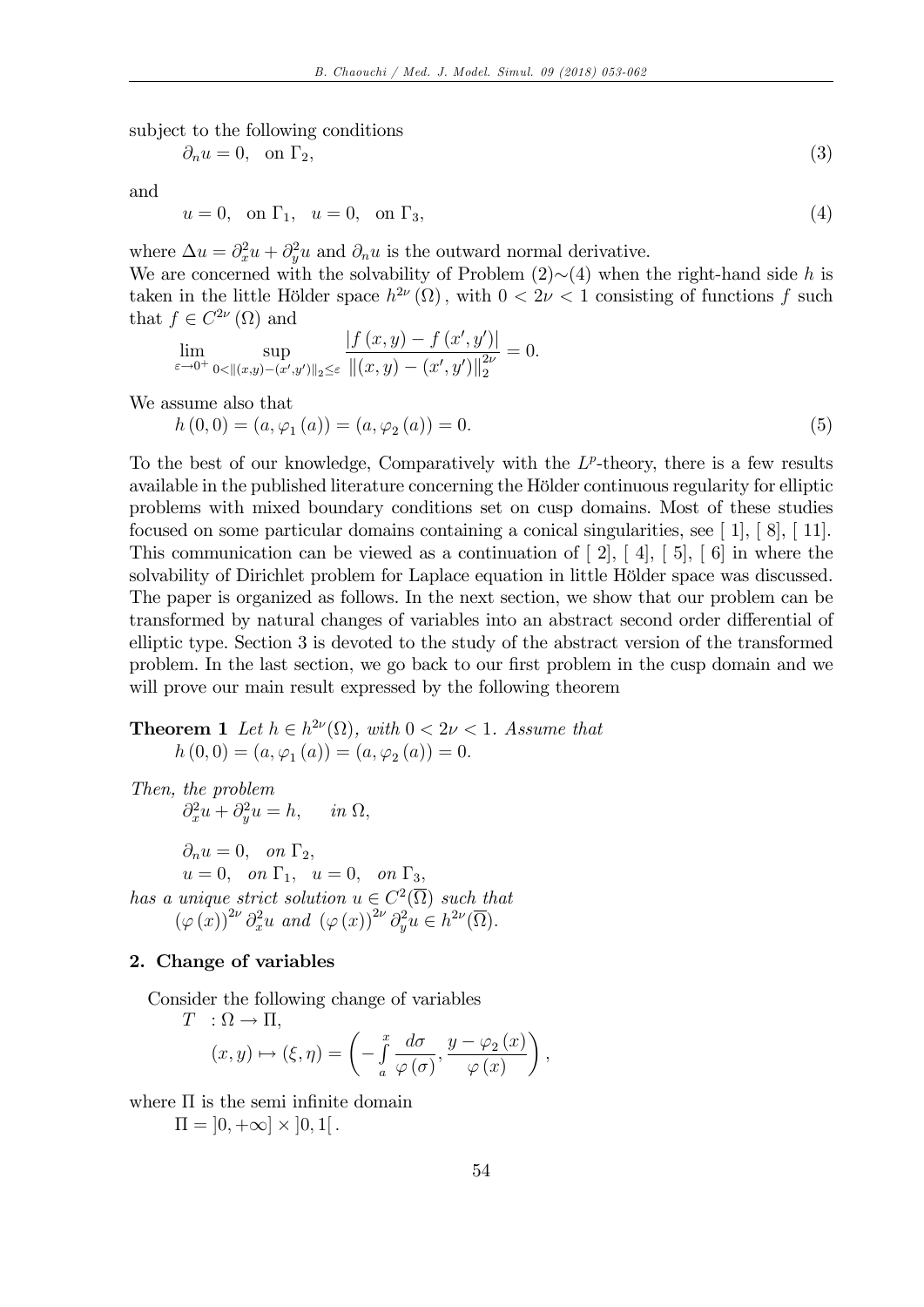Then

$$
\partial_x^2 u + \partial_y^2 u = \frac{1}{\varphi^2} \left\{ \partial_\xi^2 v + \partial_\eta^2 v \right\} + \frac{\varphi'}{\varphi^2} \partial_\xi v \n+ \frac{1}{\varphi^2} \left\{ \eta^2 \left( \varphi'_2 + \eta \varphi' \right)^2 \partial_\eta^2 v + 2 \left( \varphi'_2 + \eta \varphi' \right) \partial_{\eta \xi}^2 v \right\} \n+ \frac{1}{\varphi^2} \left\{ 2 \varphi' \varphi'_2 - \varphi \varphi''_2 - \eta \left( \varphi \varphi'' - 2 \left( \varphi' \right)^2 \right) \right\} \partial_\eta v.
$$

whith

$$
\begin{cases}\nv(\xi,\eta) := (v \circ T)(x,y) = u(x,y), \\
g(\xi,\eta) := (g \circ T)(x,y) = h(x,y).\n\end{cases}
$$
\n(6)

Consequently, Problem (2) becomes

$$
\partial_{\xi}^{2}v + \partial_{\eta}^{2}v + \mathcal{L}v = f, \quad \text{in } \Pi,
$$
\n<sup>(7)</sup>

where

$$
f(\xi,\eta) = \varphi^2(\xi) g(\xi,\eta), \quad (\xi,\eta) \in \Pi,
$$
\n(8)

and  $\mathcal L$  is the second differential operator with  $C^{\infty}$ -bounded coefficients on  $\Pi$  given by

$$
\mathcal{L}v = \eta^2 (\varphi_2' + \eta \varphi')^2 \partial_{\eta}^2 v + 2 (\varphi_2' + \eta \varphi') \partial_{\eta \xi}^2 v + \varphi' \partial_{\xi} v + \left(2 \varphi' \varphi_2' - \varphi \varphi_2'' - \eta \left(\varphi \varphi'' - 2 (\varphi')^2\right)\right) \partial_{\eta} v.
$$

It is easy to see that that condition (3) means that

$$
\partial_{\eta} v(\xi,0) - \varrho(\xi) \partial_{\xi} v(\xi,0) = 0, \tag{9}
$$

where

$$
\varrho\left(\xi\right)=-\frac{\varphi_{2}'\left(\xi\right)}{1+\left(\varphi_{2}'\left(\xi\right)\right)^{2}}.
$$

On the other hand, condition (4) implies that

$$
v(1, \eta) = 0, \quad 0 \le \eta \le 1,v(+\infty, \eta) = 0, \quad 0 \le \eta \le 1,v(\xi, 1), \quad \xi \ge 0.
$$
 (10)

The following lemma give us some informations about the regularity of the new hand term  $f$  given by  $(8)$ 

Lemma 2 Let  $0 < 2\nu < 1$ . Then

1.

$$
h\in h^{2\nu}\left(\Omega\right)\Rightarrow f\in h^{2\nu}\left(\Pi\right).
$$

2.

$$
f \in h^{2\nu}(\Pi) \Rightarrow (\varphi)^{2\nu} h \in h^{2\nu}(\Omega).
$$

Proof. The result is easily obtained by reiterating the same technique used in Proposition 3.1 in [ 3].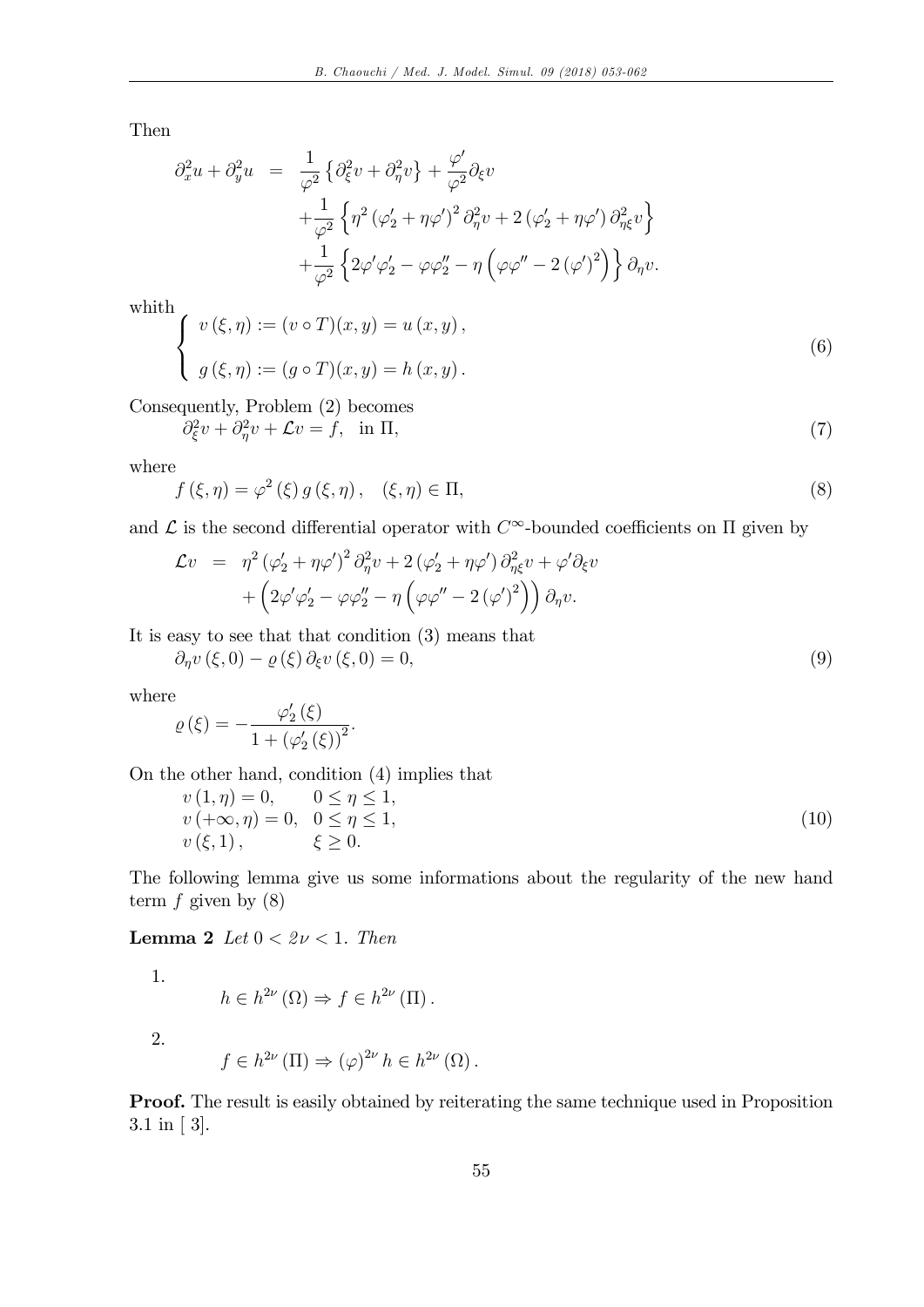**Remark 3** It is necessary to recall that any function of  $h^{2\nu}(\Omega)$  can be extended to a function of  $h^{2\nu}(\overline{\Omega})$ . This is why we shall write in the sequel  $h^{2\nu}(\overline{\Omega})$  or  $h^{2\nu}(\Omega)$ .

As in [3] and [5], our strategy is based on the study of problem  

$$
\partial_{\xi}^2 v + \partial_{\eta}^2 v = f, \text{ in } \Pi,
$$
 (11)

associated with the following boundary conditions

$$
v(1, \eta) = 0, v(+\infty, \eta) = 0, \qquad 0 \le \eta \le 1,\n\partial_{\eta} v(\xi, 0) - \varrho(\xi) \partial_{\xi} v(\xi, 0) = 0, v(\xi, 0) = 0, \quad \xi \ge 0.
$$
\n(12)

#### 3. Statement and study of the abstract version of Problem (11)-(12).

In order to study the Problem  $(11)-(12)$  with respect to the variable  $\eta$ , we introduce the following vector-valued functions :

$$
v : [0,1] \to C_b([0,+\infty[); \eta \longrightarrow v(\eta); \quad v(\eta)(\xi) = v(\xi, \eta), f : [0,1] \to C_b([0,+\infty[); \eta \longrightarrow f(\eta); \quad f(\eta)(\xi) = f(\xi, \eta).
$$

where

$$
C_b([0,+\infty[)=\left\{\psi\in C\left([0,+\infty[\right): \lim_{\xi\to+\infty}\psi(\xi)=0\right\}.
$$

Problem  $(11)-(12)$  can be written as an abstract differential equation

$$
\begin{cases}\n v''(\eta) + Av(\eta) = f(\eta) & 0 \le \eta \le 1, \\
 v'(0) - Bv(0) = 0, v(0) = 0.\n\end{cases}
$$
\n(13)

where

$$
\begin{cases}\nD(A) &= \{w \in C_b^2([0, +\infty[): w(0) = 0\}, \\
(Aw)(\eta) &= \partial_{\xi}^2 w(\xi).\n\end{cases}
$$
\n(14)

and

$$
\begin{cases}\nD(B) &= \{w \in C_b^1([0, +\infty[): w(0) = 0\}, \\
(Bw)(\xi) &= \rho(\xi)\,\partial_{\xi}v(\xi).\n\end{cases}
$$
\n(15)

The complete study of the abstract version of Problem (11)-(12) needs some informations about the spectral properties of (14) and (15)

**Lemma 4** The non densely defined operators  $(A, D(A))$  enjoys the following propriety :  $]0, +\infty[\subset \rho(A) \text{ and } \exists C_A > 0 : \forall \lambda > 0 \quad ||(A - \lambda I)^{-1}||_{L(E)} \leq$  $C_A$  $\lambda$  $(16)$ 

# Proof. First, observe that  $\overline{D(A)} = \{w \in C_b ([0, +\infty[): w(0) = 0\}$

On the hand, for  $\phi \in D(A)$ , one has

$$
(A - \lambda I)^{-1} \phi = \int_0^{+\infty} k(\xi, s) \phi(s) ds,
$$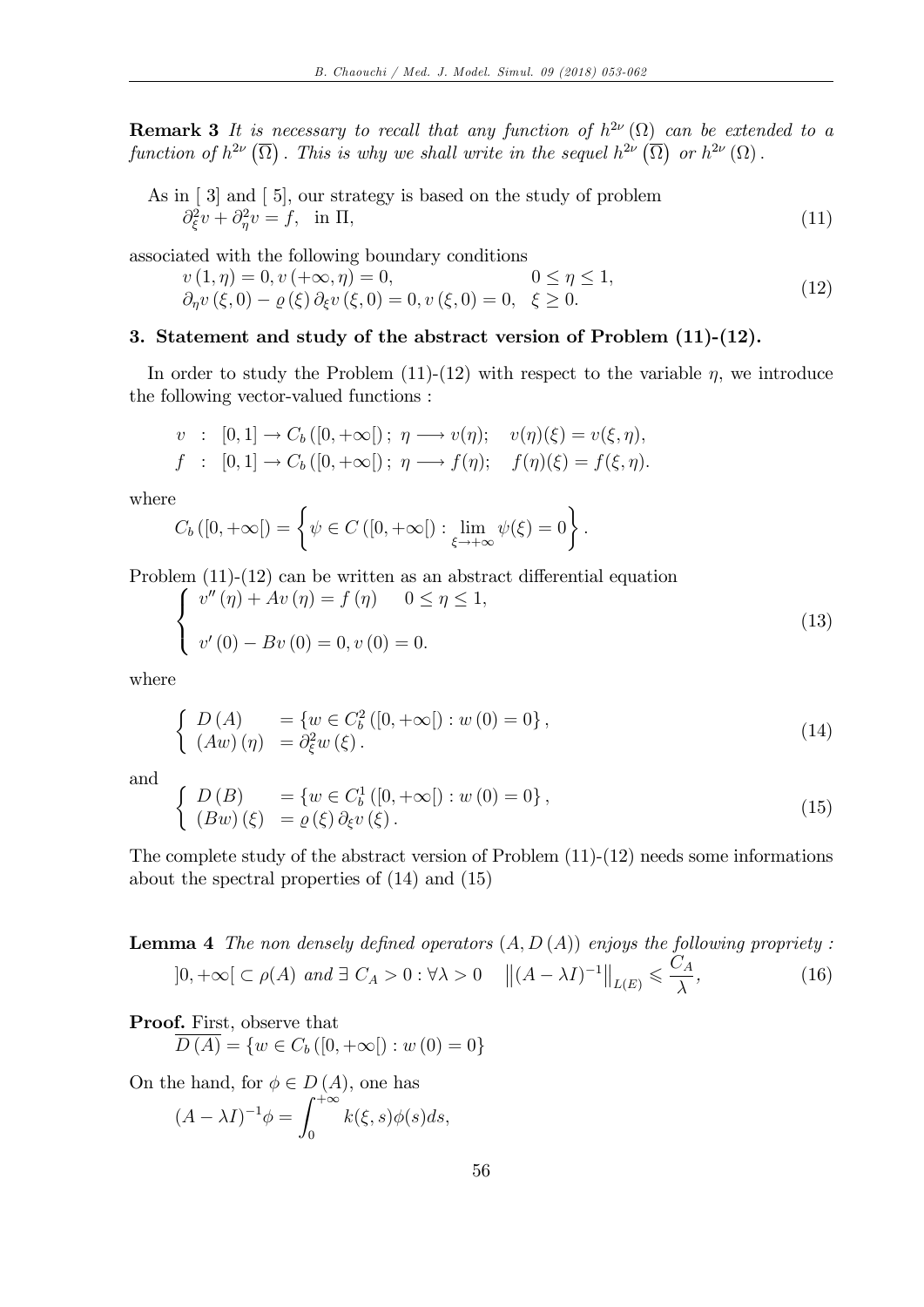where

$$
k(\xi, s) = \begin{cases} \frac{e^{-\sqrt{\lambda}\xi}\sinh\sqrt{\lambda}s}{\sqrt{-\lambda}} & 0 \leq s \leq \xi, \\ \frac{e^{-\sqrt{\lambda}s}\sinh\sqrt{\lambda}\xi}{\sqrt{\lambda}} & s \geq \xi, \end{cases}
$$

with

$$
\operatorname{Re}\sqrt{\lambda} > 0.
$$

Then

$$
\left\| \int_0^{+\infty} k(\xi, s) \phi(s) ds \right\|_E
$$
  
\n
$$
\leq \frac{e^{-(\text{Re }\sqrt{\lambda})\xi}}{|\lambda|^{1/2} \text{Re }\sqrt{\lambda}} \left( \sinh(\text{Re }\sqrt{\lambda}\xi) + \cosh(\text{Re }\sqrt{\lambda}\xi) \right) ||\phi||_E
$$
  
\n
$$
\leq \frac{1}{|\lambda|^{1/2} \text{Re }\sqrt{\lambda}} ||\phi||_E
$$
  
\n
$$
\leq \frac{C_A}{|\lambda|} ||\phi||_E.
$$

By the same way, one has

**Lemma 5** The non densely defined operators 
$$
(B, D (B))
$$
 enjoys the following property :  
 $]-\infty, 0[ \subset \rho(B), \exists C_B > 0 : \forall \lambda > 0 \quad ||(B + \lambda I)^{-1}||_{L(E)} \leq \frac{C_B}{\lambda}.$  (17)

**Remark 6** Now, we provide some auxiliary materials which are used to state our main Theorem :

1. Propriety (16) implies that  $Q = -\sqrt{-A}$ 

is well defined and it is the infinitesimal generator of a generalized analytic semigroup  $(e^{\eta Q})$  $_{0<\eta\leq 1}$ , see E. Sinestrari [12].

2. Observe that due to (5) and (16), the real Banach interpolation spaces  $D_A(\nu)$  are given by

$$
D_A(\nu) = \{ \phi \in h^{2\nu} ([0,1]) : \phi(0) = \phi(1) = 0 \}.
$$

for more details, see A. Lunardi  $\int 10$ 

3. Thanks to (5) and taking into account Lemma 3 in [ 2], we deduce that  $h^{2\sigma}(\overline{\Pi}) = L^{\infty}(]0,1[;D_A(\nu)) \cap h^{2\sigma}([0,1];E).$  (18)

From [ 13], we know that the unique solution of (13) is given by

$$
e^{\eta Q}b_1 + e^{(1-\eta)Q}b_2 + \frac{Q^{-1}}{2} \int\limits_0^{\eta} e^{(\eta-s)Q} f(s)ds + \frac{Q^{-1}}{2} \int\limits_{\eta}^1 e^{(s-\eta)Q} f(s)ds
$$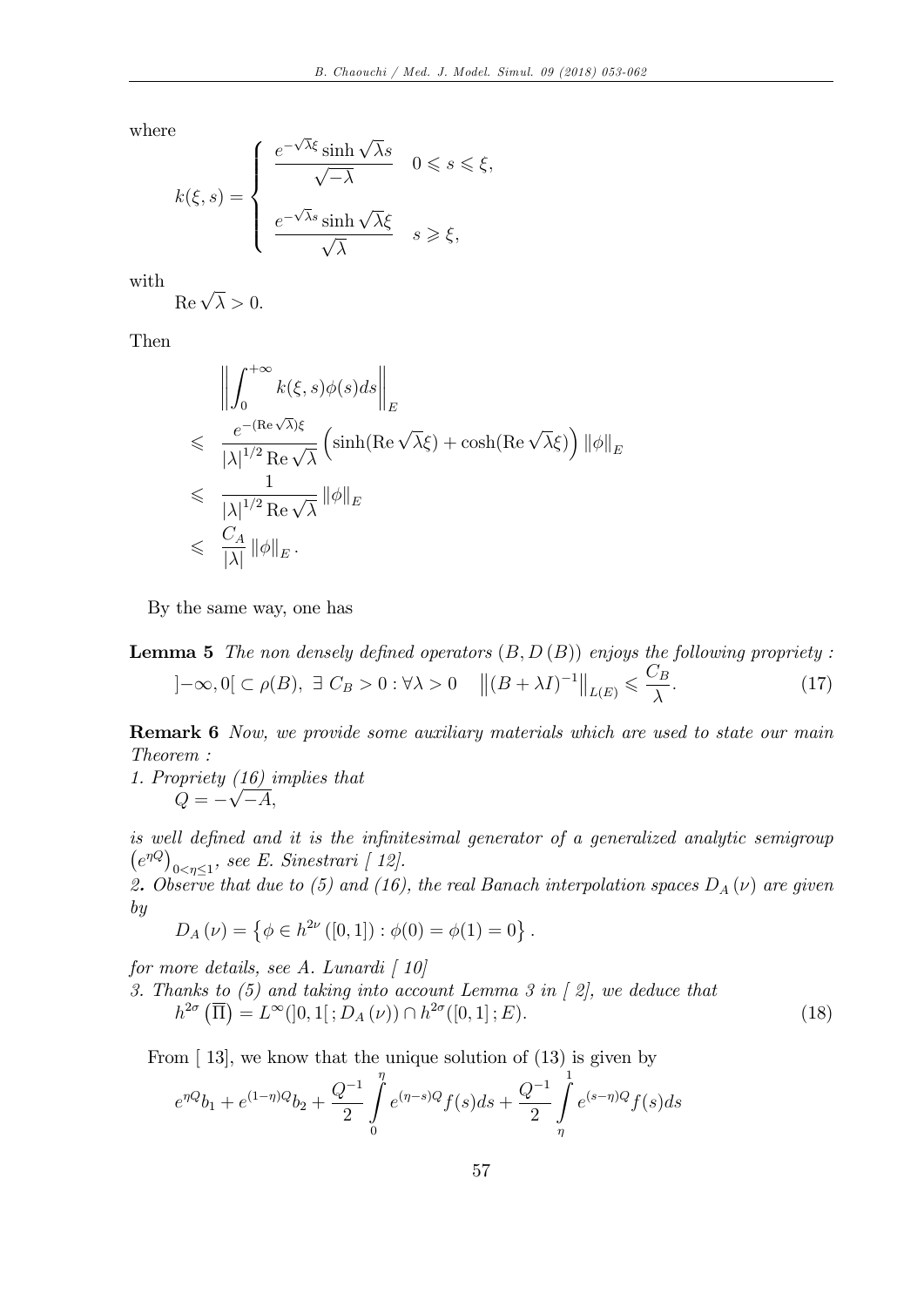where  $b_1$  and  $b_2$  belong to E. These constants are uniquely determined by the boundary conditions of problem. A formal computation gives

$$
u(\eta) = \frac{\Delta_{(Q,B)}^{-1}}{2} (Q+B) e^{\eta Q} \int_{0}^{1} e^{sQ} Q^{-1} f(s) ds
$$
  

$$
-\frac{\Delta_{(Q,B)}^{-1}}{2} (Q+B) e^{(\eta+1)Q} \int_{0}^{1} e^{(1-s)Q} Q^{-1} f(s) ds
$$
  

$$
-\frac{\Delta_{(Q,B)}^{-1}}{2} (Q+B) e^{(2-\eta)Q} \int_{0}^{1} e^{sQ} Q^{-1} f(s) ds
$$
  

$$
-\frac{\Delta_{(Q,B)}^{-1}}{2} (I-Q-B) e^{(3-\eta)Q} \int_{0}^{1} e^{sQ} Q^{-1} f(s) ds
$$
  

$$
+\frac{1}{2} \int_{0}^{\eta} e^{(\eta-s)Q} Q^{-1} f(s) ds + \frac{1}{2} \int_{\eta}^{1} Q^{-1} e^{(s-\eta)Q} f(s) ds
$$

where

$$
\Delta_{(Q,B)} = (I - e^{2Q})(Q + B) + 2Qe^{2Q}
$$

**Remark 7** It is necessary here to indicate that the existence of  $\Delta_{(Q,B)}^{-1}$  is justified by 1. The use of the sum's operator theory which allows us to prove that the bounded operator  $(Q + B)^{-1}$  is well-defined, see [ 7], [ 5]

2. The use of the results of  $[10]$  p.60, which affirm that the operator  $I-e^{2Q}$  is well-defined, boundedly invertible.

Due to the regularizing term  $\Delta_{(Q,B)}^{-1}$  and by adapting the same techniques used in [ 3] and [ 9], we obtain the following useful results

**Proposition 8** Let  $f \in h^{2\nu}([0,1];E)$  with  $0 < 2\nu < 1$  such that  $f(0) = f(1) = 0.$ 

- Then, Problem (13) has a unique strict solution  $v \in C^2([0, 1]; E) \cap C([0, 1]; D(A))$
- satisfying the maximal regularity property  $v''$  and  $Av \in h^{2\nu}([0,1];E)$ .
- **Proposition 9** Let  $f \in L^{\infty}(]0,1[$ ;  $D_A(\nu)$ )  $\cap$   $C([0,1];E)$ , with  $0 < 2\nu < 1$  such that  $f(0) = f(1) = 0.$
- Then, Problem (13) has a unique strict solution  $v \in W^{2,\infty}([0,1[.;E) \cap L^{\infty}([0,1[;D(A))),$
- satisfying the maximal regularity property  $v''$  and  $Av \in L^{\infty}(|; 0, 1|; D_A(\nu)).$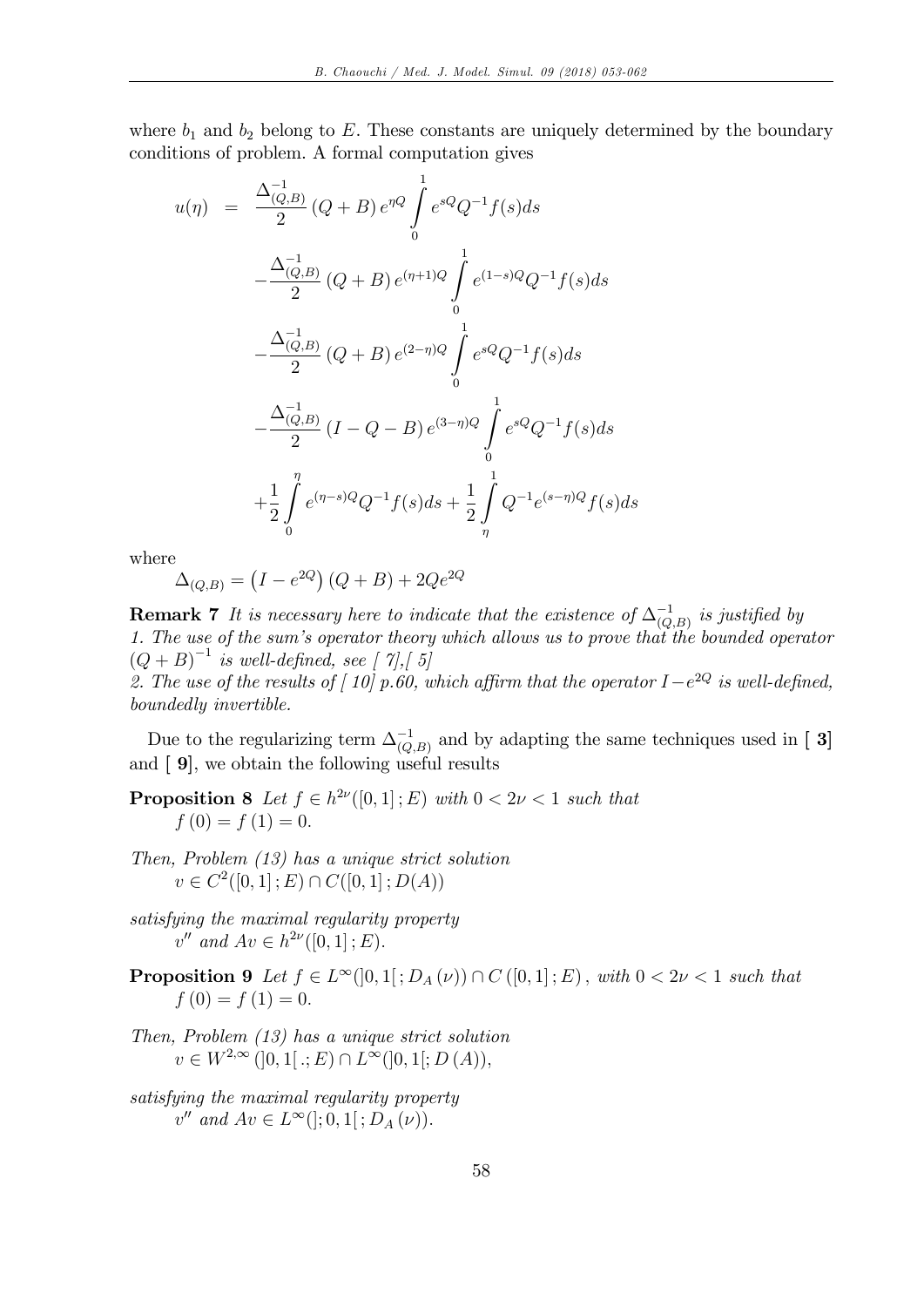Now, we are in position to summarize all results concerning our Problem (11)-(12)

**Proposition 10** Let  $f \in h^{2\nu}(\overline{\Pi})$  such that  $f(0.1) = f(0,0) = f(+\infty, .) = 0.$ 

Then, there exists a unique strict solution  $v \in C^2(\overline{\Pi})$  of Problem (11) such that

$$
\frac{\partial^2 v}{\partial \xi^2}, \frac{\partial^2 v}{\partial \eta^2} \in h^{2\nu}(\overline{\Pi}).
$$

### 4. Resolution of the original problem

Recall the complete equation of our initial problem  $(7)$  in  $\Pi$  $\partial_{\xi}^2 v + \partial_{\eta}^2 v + \mathcal{L}v = f$ , in  $\Pi$ ,

where

$$
f(\xi, \eta) = \varphi^2(\xi) g(\xi, \eta), \quad (\xi, \eta) \in \Pi,
$$

and  $\mathcal L$  is the second differential operator with  $C^{\infty}$ -bounded coefficients on  $\Pi$  given by

$$
\mathcal{L}v = \eta^2 (\varphi_2' + \eta \varphi')^2 \partial_{\eta}^2 v + 2 (\varphi_2' + \eta \varphi') \partial_{\eta \xi}^2 v \n+ \varphi' \partial_{\xi} v \n+ (2\varphi' \varphi_2' - \varphi \varphi_2'' - \eta (\varphi \varphi'' - 2 (\varphi')^2)) \partial_{\eta} v.
$$

Consider now the following Banach spaces

$$
X_d = \{ v \in h^{2+2\nu}(\overline{\Pi}) : v(1,.) = 0, v(+\infty,.) = 0, \partial_\eta v(.,0) - \varrho(.) \partial_\xi v(.,0) = 0, v(.,0) = 0 \},
$$

and

$$
X_a = \left\{ f \in h^{2\nu}(\overline{\Pi}) : f(0,1) = f(0,0) = f(+\infty,.) = 0 \right\}.
$$

Therefore, we deduce that the Laplace operator  $\Delta$  is an isomorphism from  $X_d$  into  $X_a$ . We will denote its inverse by  $\Delta^{-1}$  meaning

$$
\Delta \quad X_d \rightarrow X_a, \n\Delta^{-1} \quad X_a \rightarrow X_d.
$$

For a fixed  $\xi_0 > 0$  large enough, we introduce the linear operator

$$
M: h^{2\nu}(\overline{\Pi}) \to h^{2\nu}(\overline{\Pi}),f \mapsto Mf = k(\xi) f,
$$
\n(19)

where k is a real function of class  $C^{\infty}$  defined as follows<br>  $\begin{cases} 0 & 0 < \xi < 1, \end{cases}$ 

$$
k(\xi) = \begin{cases} 0 & 0 < \xi < 1, \\ \xi - \xi_1 & 1 < \xi < 2, \\ 1 & \xi > 2. \end{cases}
$$

Proposition 11 The linear operator

$$
M: h^{2\nu}(\overline{\Pi}) \to h^{2\nu}(\overline{\Pi}),
$$
  

$$
f \mapsto Mf = k(\xi) f,
$$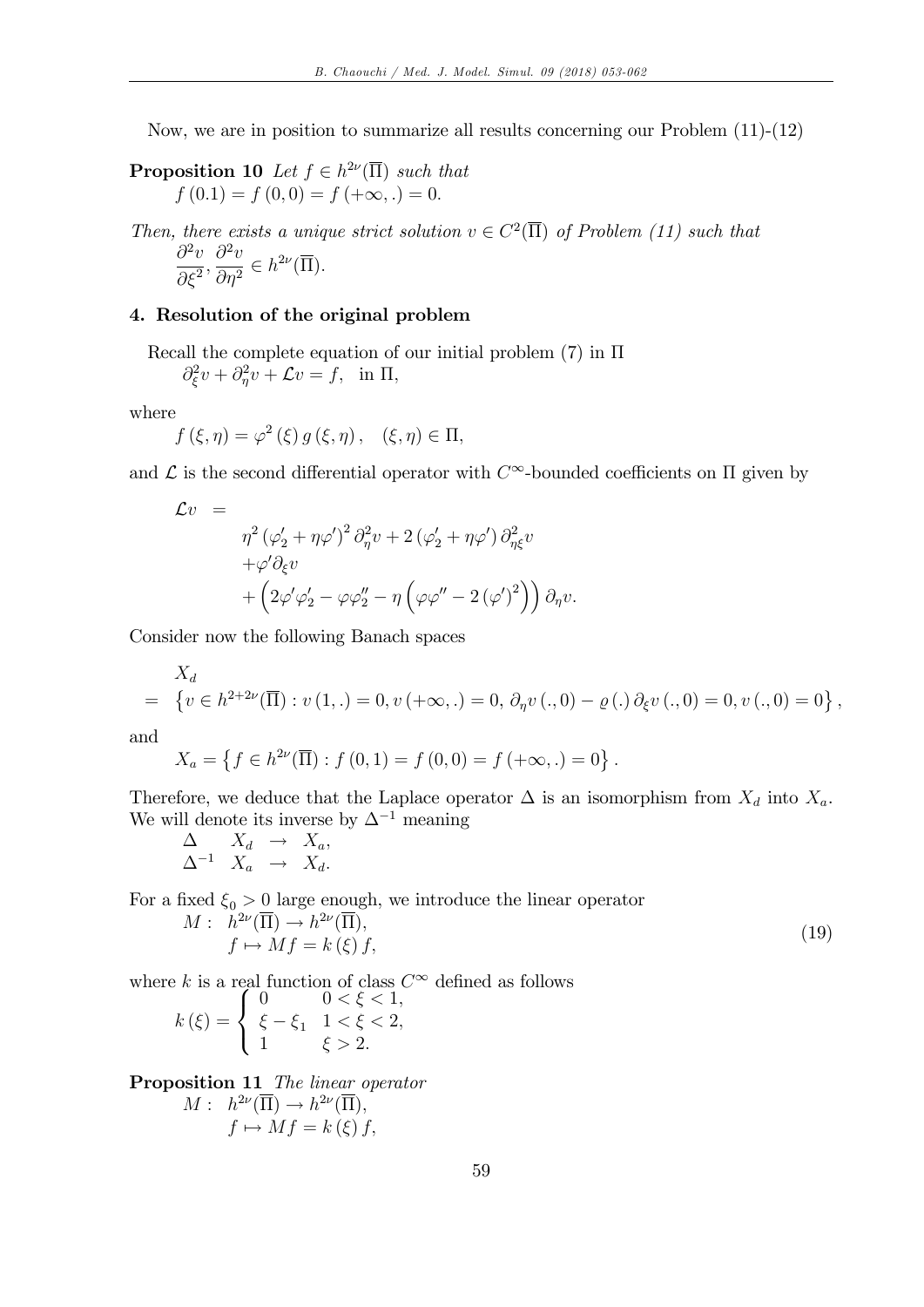is continuous and one has  $||Mf||_{h^{2\nu}(\overline{\Pi})} \leq 2 ||f||_{h^{2\nu}(\overline{\Pi})}.$ 

**Proof.** Since  $0 < k < 1$ , then  $||Mf||_{L^{\infty}(\Pi)} \leq ||f||_{L^{\infty}(\Pi)}.$ 

Given a small  $\delta > 0$ . Let  $(\xi_2, \eta_2)$ ,  $(\xi_1, \eta_1) \in \Pi$  such that  $(\xi_2, \eta_2) \neq (\xi_1, \eta_1),$ 

and  $\|(\xi_2, \eta_2) - (\xi_1, \eta_1)\| \le \delta$ . Assume, for instance that  $\xi_1 \le \xi_2$ ,  $\eta_1 \le \eta_2$ It is easy to see that

$$
Mf(\xi_2, \eta_2) - Mf(\xi_1, \eta_1)
$$
  
=  $k(\xi_2) f(\xi_2, \eta_2) - k(\xi_1) f(\xi_1, \eta_1)$   
=  $k(\xi_2) f(\xi_2, \eta_2) - k(\xi_2) f(\xi_1, \eta_1) + k(\xi_2) f(\xi_1, \eta_1) - k(\xi_1) f(\xi_1, \eta_1)$   
=  $k(\xi_2) [f(\xi_2, \eta_2) - f(\xi_1, \eta_1)] + f(\xi_1, \eta_1) [k(\xi_2) - k(\xi_1)].$ 

Observe that

$$
|k(\xi_2) - k(\xi_1)| \leq |\xi_2 - \xi_1|^{2\nu}.
$$

On the other hand, one has

$$
\frac{|Mf(\xi_2, \eta_2) - Mf(\xi_1, \eta_1)|}{\|(\xi_2 - \xi_1, \eta_2 - \eta_1)\|^{2\nu}}
$$
\n
$$
\leq \frac{|f(\xi_2, \eta_2) - f(\xi_1, \eta_1)|}{\|(\xi_2 - \xi_1, \eta_2 - \eta_1)\|^{2\nu}} + \|f\|_{L^{\infty}(\Pi)} \frac{|\xi_2 - \xi_1|}{|\xi_2 - \xi_1|^{2\nu}}
$$
\n
$$
\leq \frac{|f(\xi_2, \eta_2) - f(\xi_1, \eta_1)|}{\|(\xi_2 - \xi_1, \eta_2 - \eta_1)\|^{2\nu}} + \|f\|_{L^{\infty}(\Pi)},
$$

so

$$
||Mf||_{L^{\infty}(\Pi)} + \sup_{\|(\xi_2 - \xi_1, \eta_2 - \eta_1)\| \le \delta} \frac{|Mf(\xi_2, \eta_2) - Mf(\xi_1, \eta_1)|}{\|(\xi_2 - \xi_1, \eta_2 - \eta_1)\|^{2\nu}}
$$
  
\n
$$
\leq 2||f||_{L^{\infty}(\Pi)} + \sup_{\|(\xi_2 - \xi_1, \eta_2 - \eta_1)\| \le \delta} \frac{|f(\xi_2, \eta_2) - f(\xi_1, \eta_1)|}{\|(\xi_2 - \xi_1, \eta_2 - \eta_1)\|^{2\nu}}.
$$

this implies that

$$
||Mf||_{C^{2\nu}(\overline{\Pi})} \leq 2 ||f||_{C^{2\nu}(\overline{\Pi})}.
$$

Moreover

$$
\lim_{\delta \to 0} \sup_{\|(\xi_2 - \xi_1, \eta_2 - \eta_1)\| \le \delta} \frac{|Mf(\xi_2, \eta_2) - Mf(\xi_1, \eta_1)|}{\|(\xi_2 - \xi_1, \eta_2 - \eta_1)\|^{2\nu}}
$$
\n
$$
\leq \lim_{\delta \to 0} \sup_{\|(\xi_2 - \xi_1, \eta_2 - \eta_1)\| \le \delta} \frac{|f(\xi_2, \eta_2) - f(\xi_1, \eta_1)|}{\|(\xi_2 - \xi_1, \eta_2 - \eta_1)\|^{2\nu}} + \|f\|_{L^{\infty}(\Pi)} \frac{|\xi_2 - \xi_1|}{|\xi_2 - \xi_1|^{2\nu}}
$$
\n
$$
\leq \lim_{\delta \to 0} \delta^{1 - 2\nu} = 0.
$$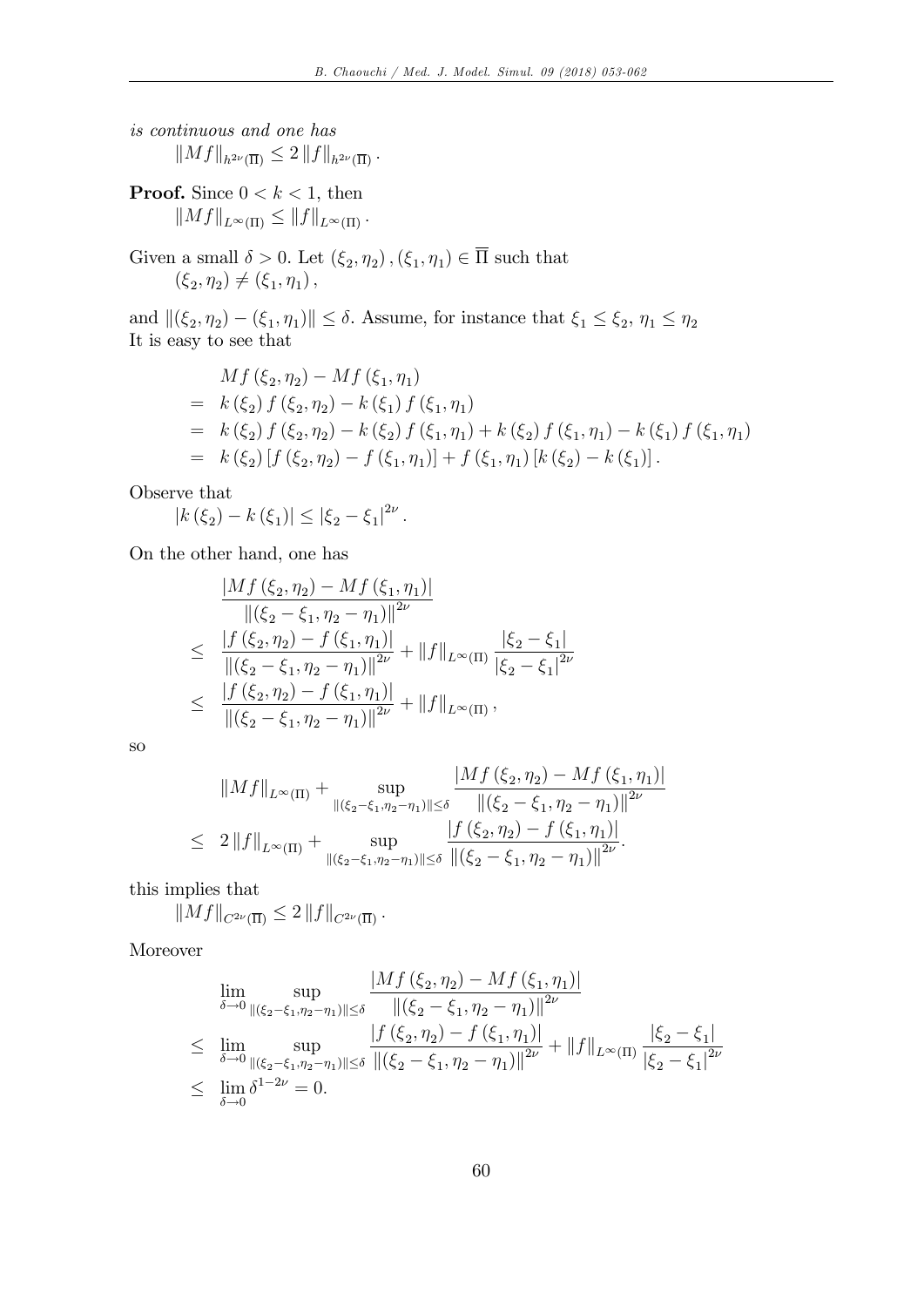Set

$$
\overline{\mathcal{L}}:=M\circ\mathcal{L}.
$$

It is easy to see that

$$
\overline{\mathcal{L}}: h^{2+2\nu}(\overline{\Pi}) \to h^{2\nu}(\overline{\Pi}),
$$

$$
f \mapsto \overline{\mathcal{L}}f = k(\xi) f,
$$

is continuous and one has

 $\|\overline{\mathcal{L}}f\|_{h^{2\sigma}(\overline{\Pi})} \leq 2 \, \|L\|_{h^{2\sigma}(\overline{\Pi})}$ .

Consequently we deduce that for a suitable  $\xi$  large enough, the operator  $\Delta + \mathcal{L},$ 

is an isomorphism from  $X_d$  into  $X_a$ . This, allows us say that the following equation  $v + \left[\Delta^{-1}L\right]v = \Delta^{-1}$  $f.$  (20)

is well defined. Therefore one can inverse equation (20) in the space  $X_d$ . Consequently one obtains the following representation

$$
v = (I + \Delta^{-1}L)^{-1} \Delta^{-1}f \tag{21}
$$

At this level, to justify our main result it suffices Just to follow the same steps as in  $\lceil 3 \rceil$ and  $\lceil 6 \rceil$ .

#### REFERENCES

- [1] A. Azzam, E. Kreyszig, On solutions of Elliptic Equations Satisfying Mixed Boundary Conditions, SIAM J. Math. Anal. 13 (1982) 254262.
- [2] T. Berroug, D. Hua, R. Labbas, B. K Sadallah, On a Degenerate Parabolic Problem in Hölder Spaces. Applied Mathematics and Computation, vol. 162, Issue 2 (2005), 811-833.
- [3] B. Chaouchi, R. Labbas, B. K. Sadallah, Laplace Equation on a Domain With a Cuspidal Point in Little Hölder Spaces, Mediterranean journal of mathematics 10 (1), 157-175 .
- [4] B. Chaouchi, Solvability of Second-Order Boundary-Value Problems on Nonsmooth Cylindrical Domains, Electron. J. Diff. Equ., Vol. 2013, No. 199, 1-7.
- [5] B. Chaouchi, F. Boutaous, An abstract Approach for the Study of an Elliptic Problem in a Nonsmooth Cylinder, Arabian Journal of Mathematics, Arab. J. Math. 3, No. 3, 325-340 (2014).
- [6] B. Chaouchi, Semigroupis Approach to the Study of the Hölder Continuous Regularity for Laplace Equation in Nonsmooth Domain. Med. J. Model. Simul. No. 02, 2014, 030- 050.
- [7] G. Da Prato and P. Grisvard, Sommes d'Opérateurs Linéaires et Equations Différentielles Opérationnelles, J. Math. Pures Appl. IX Ser. 54 (1975), 305-387.
- [8] P Grisvard, Elliptic Problems in Nonsmooth Domains. Pitman, Boston, 1985.
- [9] A. Favini, R. Labbas, S. Maingot, H. Tanabe & A. Yagi (2008). "Necessary and Sufficient Conditions for Maximal Regularity in The Study of Elliptic Differential